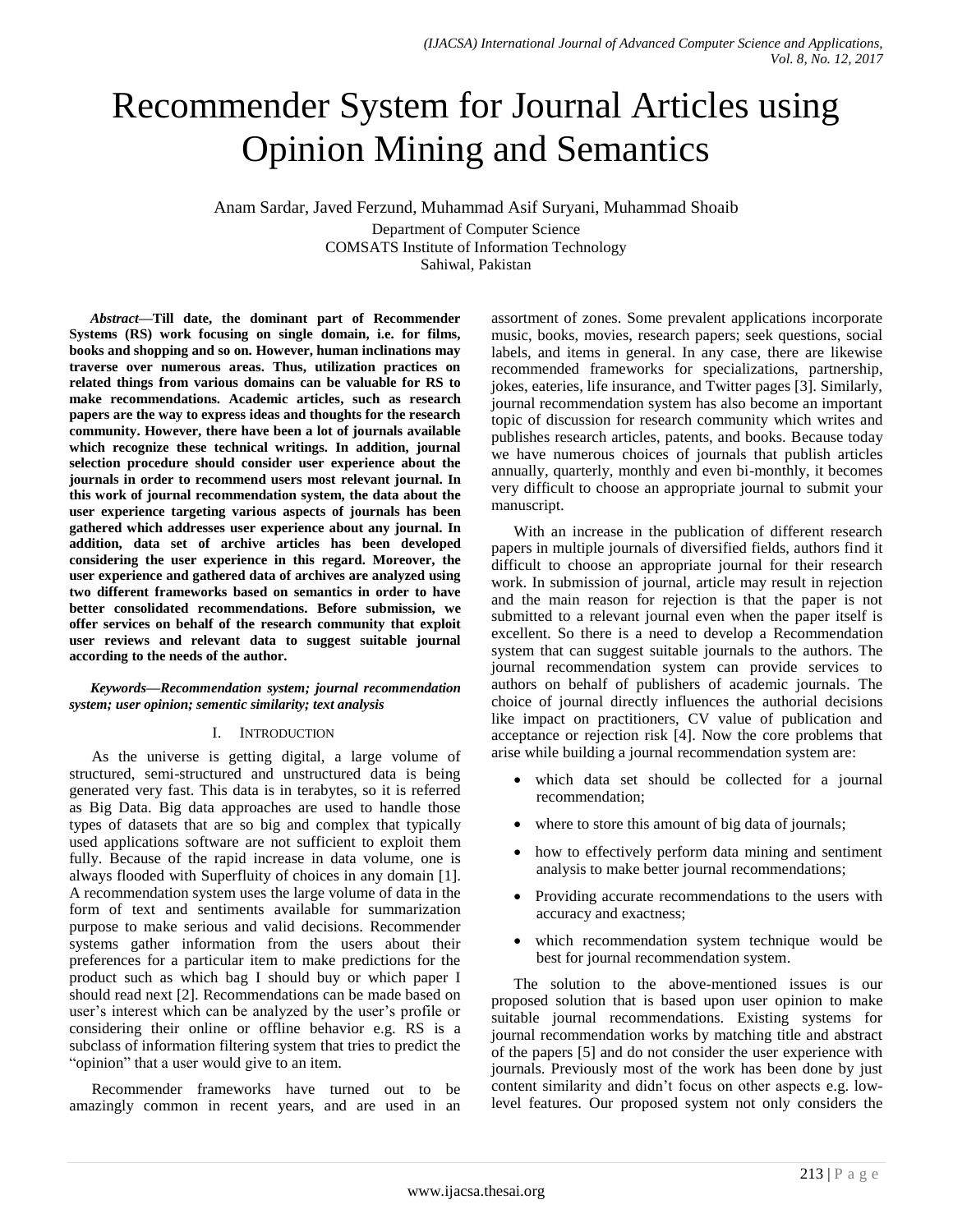content similarity but also takes into account low-level features like subscription charges, access options etc. The main contribution of our paper is that our system collects user experiences also. For this purpose, we have conducted a survey that gathers user experience. Combining the content similarity with low-level features and user reviews for journal recommendation provide better recommendations.

In this work, the information about the user experience about an arrangement of journals focusing on different domains has been accumulated. This information incorporates journal domain, name and overview questions which address user experience with the journal.

Section 2 contains related work; Section 3 contains methodology and proposed framework followed by experimental setup and results.

## II. LITERATURE REVIEW

Recommendation systems play a significant role in ebusiness and information sharing systems. Over two decades of research and different algorithms being implemented for recommendation engines it is declared that recommendation is not a one-size-fits-all problem. So, recommendation systems must need to be designed according to application-specific embedded tasks. Successful deployments must include user required tasks, for which different design choices are in practice. If authors are assumed to perform reasonable in the typical financial or economic sense, they should choose a journal for publication of their work according to where they can expect the highest average value adjusted for risk and expenses.

Journal recommendation systems have been studied by researchers in different backgrounds. For example, recommendation system is proposed to recommend the appropriate journals considering the other factors like price, openness, and subscription rather than just matching the content [5]. It is proposed that how author selects journal in development administration influenced by the quality and administration recognitions [4].

A hybrid research paper recommender system is introduced by researchers which improves the research paper recommendations by combining keyword-based search with implicit and explicit rating, citation analysis and source analysis [6]. The system uses "Distance Similarity Index" (DSI) and the 'In-text Impact Factor' (ItIF) methods to improve the quality of recommendations.

A research paper recommender framework is proposed in view of the hypothesis that provides a clear indication of user interest by depending upon previously published articles of author. The system differentiates between senior and junior researchers and prunes the unnecessary citations and references [7]. Filtering these information sources result in the higher accuracy of recommendations. In [8], authors have discussed the online and offline evaluation of research paper recommender framework and conclude that offline evaluation in this domain does not provide promising results.

Docear"s research paper recommender framework is proposed using content-based filtering in which user's data (citations, references, and papers) is directed in mind maps and are then utilized for recommendations [9]. A research paper recommender framework is introduced using a Dynamic Normalized Tree of Concepts (DNTC) model and a complex ontology [10]. The system is evaluated offline using ACM digital library papers and the results show that this model performs better than the vector of space models.

Authors have discussed that Mendeley recommender system works by incorporating collaborative filtering and user feedback to produce recommendations in [11]. Results show that the proposed method provides better accuracy for new users. To serve the new researchers in getting a diagram of the research performed in a specific zone, authors have proposed keywords based retrieval procedure in [12] for giving an overview and a various arrangement of papers as a piece of the preliminary reading list. A literature review is presented on ontology-based recommender frameworks in the domain of elearning [13]. This investigation demonstrates that intersection of information based proposal with other suggestion methods can upgrade the viability of e-learning recommender systems. Authors have discussed the performance of stereotype and most-popular recommendations in the domain of scholarly recommender frameworks in [14].

Researchers have discussed the new item problem and proposed a method of automatically analyzing the video and audio contents through low-level characteristics rather than just focusing on high-level features of the video content [15]. The Paper typically focused on the visual features. In [16] authors have proposed a real-time web service for providing recommendations for different items using opinion and ratings of people provided on Twitter, Facebook and other social media sites. Reviews about four products given by blippar site have analyzed using CF based approach.

A Latent Dirichlet Allocation approach that is used for sentiment mining and feature retrieval to improve the accuracy of recommendations is proposed in [17] and it was found that this technique provides the best results as compared to typical clustering techniques. An efficient user-modelling technique based on mind maps to recommend the Research papers is presented by researchers in [18].

In this paper, numerous variables concerning to mind-mapbased user modelling were identified, and assess the variables' influence on user-modelling efficiency with an offline evaluation. Research work is done in which Authors have developed a hierarchical Poisson matrix factorization (HPF) for recommendation purpose. HPF model considers sparse user activities data, where every client has given criticism on just a little subset of things [19]. HPF handles both express appraisals, for example, various stars, and implicit ratings, for example, perspectives, snaps, or buys.

In [20], Apache Mahout is used to evaluating TF-IDF weighted technique of clustering. The dataset of tweets is used to evaluate the result of eliminating stop words from the dataset. The proposed system in [21] uses the slope-one recommendation algorithm to recommend micro-videos. The result shows that the strength of used algorithm provides better visualization interface and Hadoop framework provides high-level performance. The challenge of using Map Reduce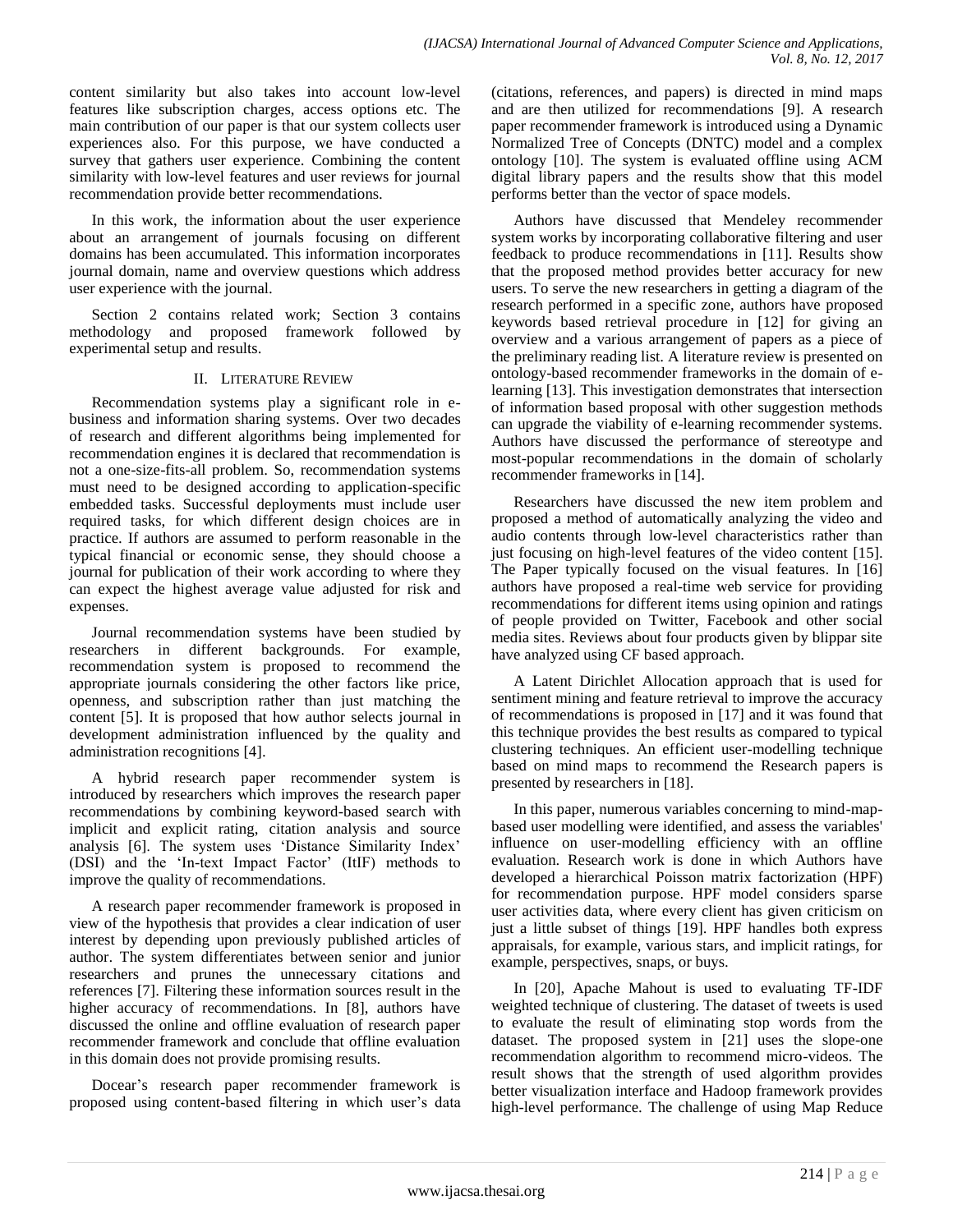paradigm to parallelize CF technique is being addressed in [22]. The result shows that CF algorithms are not useful for Hadoop platform as it does not decrease the response time for an individual user. To overcome the issues like scalability, sparsity and imprecision etc. a CF method with Dimensionality technique is applied using Mahout in [23] to improve the recommendation accuracy of prediction and quality. Results show that approaches such as PCA and SVD can decrease the noise of high dimensional data, and provides an improvement in tackling the scalability and sparsity issues of prediction.

In [24] the authors have discussed that Recommendation systems are important platforms for users pursuing technical ways to find best choices available from a big amount of data. Directed edge recommendation problem is described in [25] where the user can recommend items to his connected user based on the algorithm that combines sharing preferences model and user preference model. Results demonstrate that joining the undertaking setting prompts more exact proposals as compared to group recommender system. The author provided an up-to-date and detailed survey of the recommended field, considering various kinds of interfaces, the range, and diversity of different recommendation system algorithms, the functionalities provided by these systems and their use of Artificial Intelligence methods [26].

## III. PROPOSED STUDY AND DESIGN

The proposed approach comprises of two frameworks targeting user opinion and analysis of detailed content (i.e. journal archive data). Each of these frameworks is used to provide a consolidated recommendation. The theme of the proposed work is to explore user opinions and archive analysis which definitely results in better recommendations.

In preceding section introduction regarding recommender frameworks and related study have been provided. This section gives comprehensive insights about the proposed study considering journal recommender framework. Previously, it has been described that there are some studies that have been performed for journal recommendation considering various factors like matching the contents of the script, content matching combined with script charges, and access options, etc.

## *A. Framework for User Opinion Analysis*

In Fig. 1, a conceptual framework is provided to analyze user opinion. First of all, the data is collected from the users by means of a survey paper in which user provide an opinion about his experience with the journals. Now the gathered data is unstructured and required some preprocessing before it can be analyzed. Preprocessing phase was a major challenge and a plenty of time is consumed during this phase. This textual preprocessing includes cleaning steps, such as removing duplicate characters, replacing special characters with spaces, removing stop words and word stemming.

From the cleaned data, attribute selection is made and separated into numerical/categorical and textual attributes. Then, by using different text analysis approaches it is analyzed that whether the user provides a positive opinion or negative opinion.



Fig. 1. A conceptual framework for user opinion analysis.

User opinion analyzed in this section is further used in the second framework to provide recommendations.

## *B. Framework for Semantic Similarity based Approach*

In Fig. 2, a conceptual framework for semantic similarity based approach is provided. For recommendations, another data set is gathered based on the survey data collected in the above-mentioned step. This dataset includes archives about the journal.

Preprocessing phase is done in which TF-IDF approach is used. A Term Document Matrix is generated that describes the frequency of input words in the collection of documents based on term-term correlations. Then, by using KNN approach similarity is measured.

For checking semantic relationships, we used an approach based on the work which counts semantic connections in light of terms by utilizing semantic kernel. Semantic relationship implies which terms are co-related; in this manner it can enhance the clustering model. The work did in such manner additionally incorporate GVSM which is Generalized Vector Space Model (GVSM). GVSM accept that vectors are straightly autonomous so figure the term-term relationship. The similarity is measured using approach defined in [27].

If there is a matrix X which contains n archives and m terms, by applying GVSM we have semantic piece.



Fig. 2. Framework for semantic similarity based recommendation.

$$
K = X^T G X \tag{1}
$$

Here K is a gram matrix of lines; G is a gram matrix of Columns separately. In this way, cosine similarity can be figured by: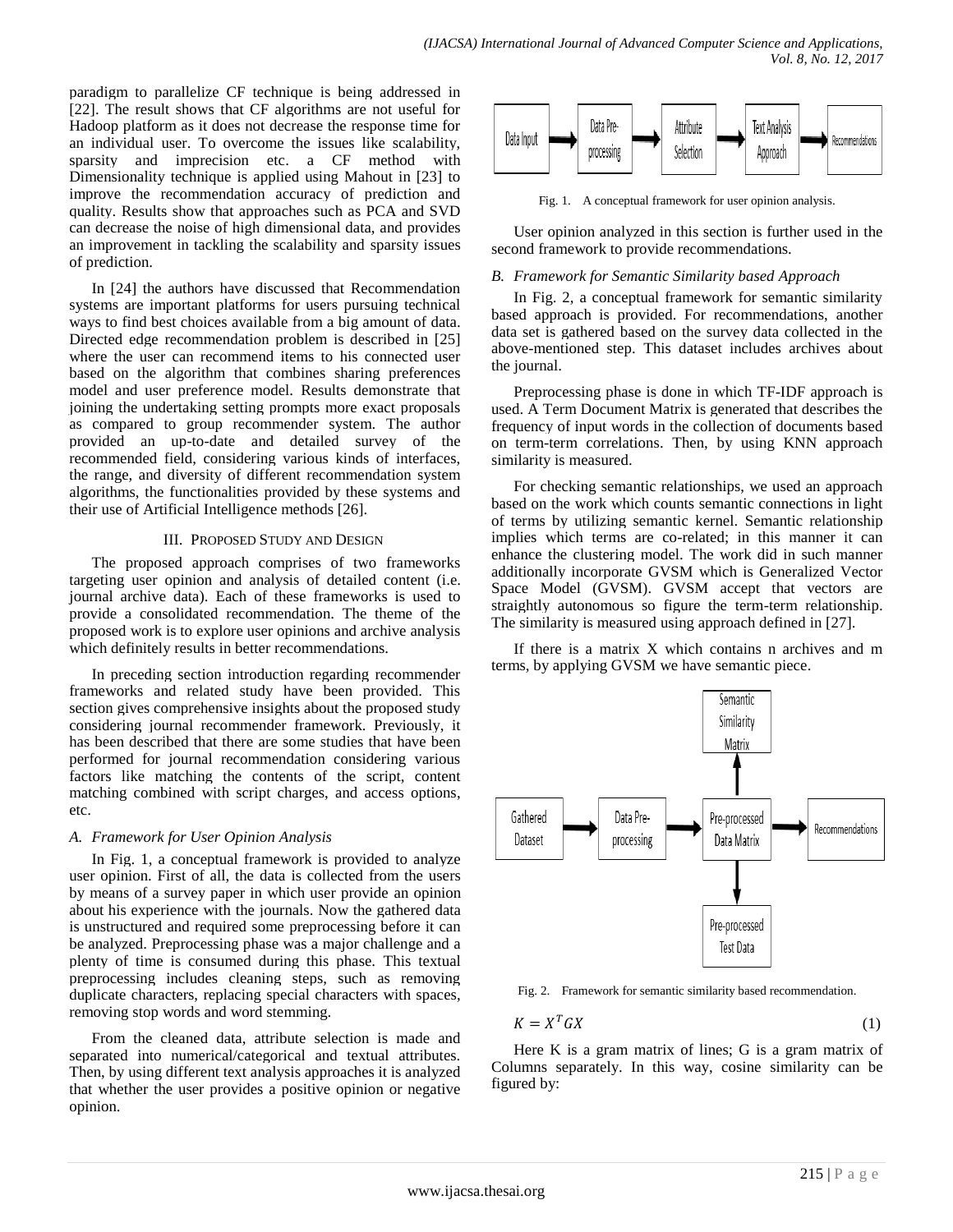$$
Sim = L^{-1/2} K L^{-1/2}
$$
 (2)

In the above conditions, G is vital and it must satisfy a portion of the properties, for example, G ought to be positive semi-distinct and represent the inner products of the term vectors. So there ought to be some estimation of G which is as under.

$$
G_{ASSC} = QQ^T
$$
 (3)

$$
G_{ASSC\_N} = L_Q^{-1/2} Q Q^T L_Q^{-1/2}
$$
\n(4)

 $L_0$  Is an  $m \times n$  diagonal matrix whose components are the diagonal components of  $QQ^T$ . In this way the semantic kernelthat relate to various estimates of K are:

$$
K_{ASSC} = X^T Q Q^T X \tag{5}
$$

$$
K_{ASSC\_N} = X^T L_Q^{-1/2} Q Q^T L_Q^{-1/2} X \tag{6}
$$

Diverse measures of semantic kernel in view of term-term relationships, which is proportional to mapping archives to the higher semantic space where correlated terms are related with each other.

#### IV. EXPERIMENTAL DESIGN AND SETUP

In this section, comprehensive details are provided about the collection of data set. Detailed results are also shown in this section.

#### *A. Data Collection and Analysis Process for User Opinion*

This study involves the steps that need to be addressed in order to recommend journals based on user"s opinion about the journal. In the first section, study design, information related to techniques existing for survey type research participants will be discussed. After that, the critical components to be considered for survey sort research will be explained. Further, the rules for setting up a questionnaire and choice of target population will be displayed. The fundamental reason of our examination is to explore the part of "user experience" in creating a positive or negative effect on the journal selection of researcher's community.

*1) Mode of Observation*: This study is based on a survey that is known as ex-post-facto design. Such type of study only reports what has happened or what is happening. It is a longitudinal study. Questionnaires were distributed to the faculty and data was collected face to face.

*2) Target Population*: The qualities of the target population, the intended interest group in each investigation is by all accounts seems to be critical as it will establish the framework of your research work. The directed application is by all accounts a pivotal point in this investigation; following are the different parameters that have been considered in such manner:

Age: 25-50 years of age

Education: Master's, M-Phil and PhD

Gender: both male and female

*3) Targeted Locations/Organization*: Researchers in this topographical region are chosen and features of the targeted audience have been given.

Following University with the named departments is selected for this study:

"COMSATS University"

Departments:

Bioinformatics

Computer Science

Math

*4) Observational Approach*: In this work, the survey was the fundamental wellsprings of gathering data from the specified group of audience. The polls of our study were utilized as a component for the gathering of data essential for this investigation. The Close community has been considered and ended questions are incorporated in the questionnaire. The survey comprises different questions about the user experience e.g. view about the journal response time, subscription charges, etc.

In addition, different factors were additionally considered with the goal that the investigation can have all the essential data and information that will lead toward successfully finishing of this study considering recommendation services.

*5) Data Collection*: Data is collected from the field that is the campus of COMSATS Institute of Information Technology from different departments. Prior to the rounding out the questionnaires, we led a session for the focused group of audience with the goal that every one of the surveyors must have important data that can help them in the correct filling of the survey. In addition, this action will help in getting the desired outcomes from this investigation.

Survey papers were given over to the researchers after a short portrayal and extension about the reason for this study. Essential information was recorded subsequent to getting back the filled questioners. Then this data was adjusted according to the need suited for recommendation purpose. For cleanness and simplicity surveys were provided in two different domains, offline and online.

In online, a survey was produced on Google Forms and was made accessible by giving the connections of this survey around, as this action will empower us to draw in the clients that incline toward the online medium. The substantial link of the survey appears below:

## **Showing Links of the Survey:**

# [https://docs.google.com/forms/d/17fMH6u\\_6o\\_LxhTqhbYW](https://docs.google.com/forms/d/17fMH6u_6o_LxhTqhbYWYPxhbk2Sh8xANcgT0ZkBUYHw/edit) [YPxhbk2Sh8xANcgT0ZkBUYHw/edit](https://docs.google.com/forms/d/17fMH6u_6o_LxhTqhbYWYPxhbk2Sh8xANcgT0ZkBUYHw/edit)

In addition, for the second kind of group of an audience, the survey was made accessible in hard shape with the goal that individuals can undoubtedly give the supposition in the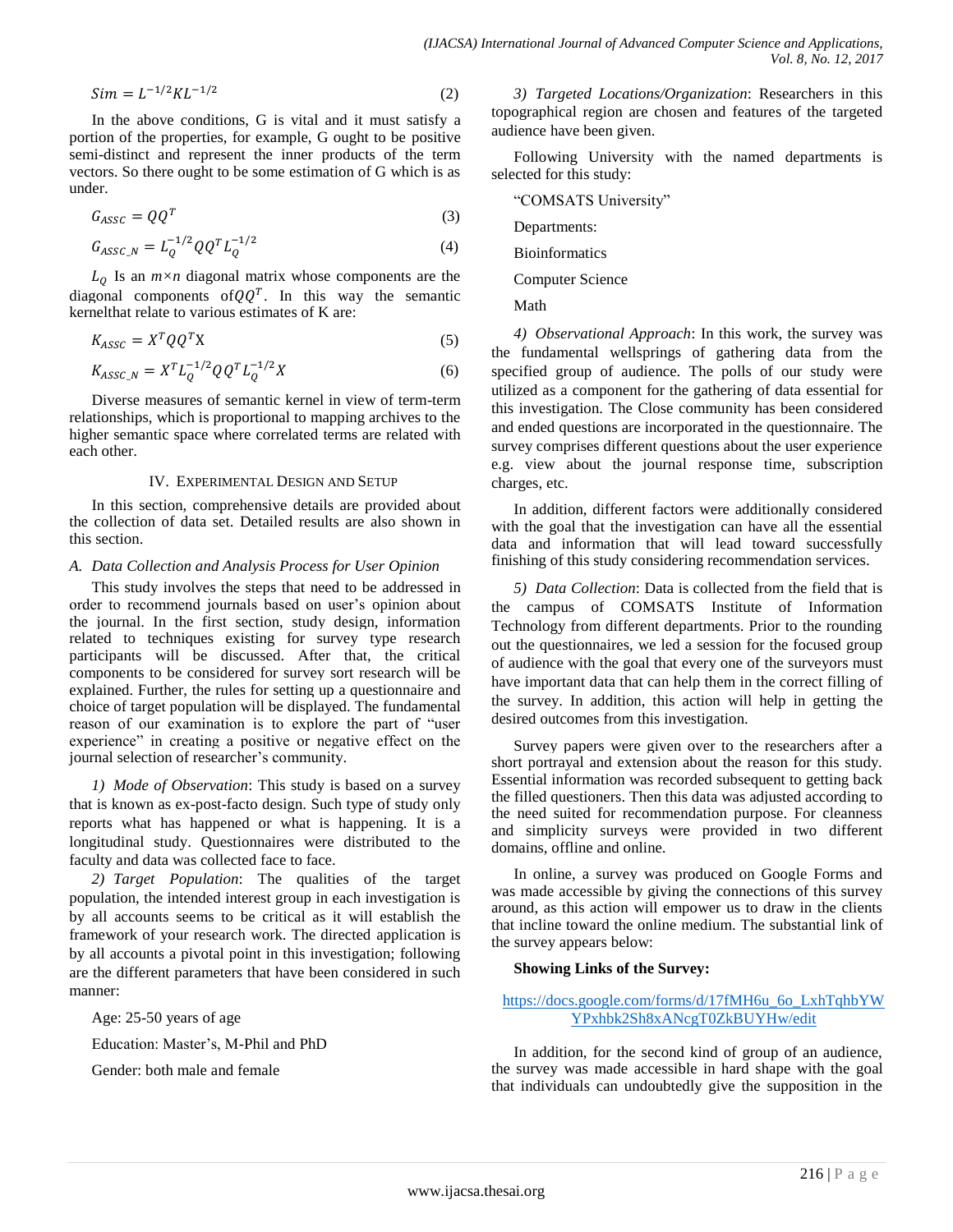required arrangement and that movement will surely help us in pulling in the audience.

*6) Data analysis*: Analysis of the gathered information is very important and crucial task as it provides us with the information and results that we were looking for. In this study the simple information has been gathered and analyzed via different tools. This activity will help us in finding the relevant information. Moreover, the gathered textual information has been processed.

This section provides the detailed results which have been shown and the results depicts that incorporating user experience have impact on selected domain of study and can improve recommendation results. In previous sections complete descriptions have been provided.

The following are the outcomes which have been derived from the users in the form of a survey. All the gathered outcomes were plotted utilizing different tools and were appeared here one by one introducing the data in regards to each inquiry in this study. Here for the straightforwardness and brevity, the chosen results have been demonstrated which give noteworthy information in such manner.

Data in Fig. 3, apprised that 67% researchers find submission procedure helpful, 8% find it difficult, and 39% find this procedure fair.

Fig. 4 revealed that 60% researchers feel that archive papers do not help them in getting the idea about the journal, 5% researchers feel that archive papers help them partially while 35% feel archive papers inappropriate and do not provide any idea about the journal.



Fig. 3. Submission procedure.



Fig. 4. Archive papers.



Fig. 5. Defined format.



Fig. 6. Reviewer's comment.

Fig. 5 illustrated that 32% people were agreed with the statement that defined format was well elaborated, 47% people feel that it was ambiguous while 21% find it difficult.

Fig. 6 in the survey presented that 24% people have an opinion that reviewer"s comment was helpful for improving their manuscripts, 32% were not satisfied with the comments and 44% people find the comments ambiguous.

Fig. 7 exhibited that 79% researchers' reveal that communication was supportive, 12% researchers take this communication as fair while 9% feel it was discouraging.



Fig. 7. Communication with editorial board.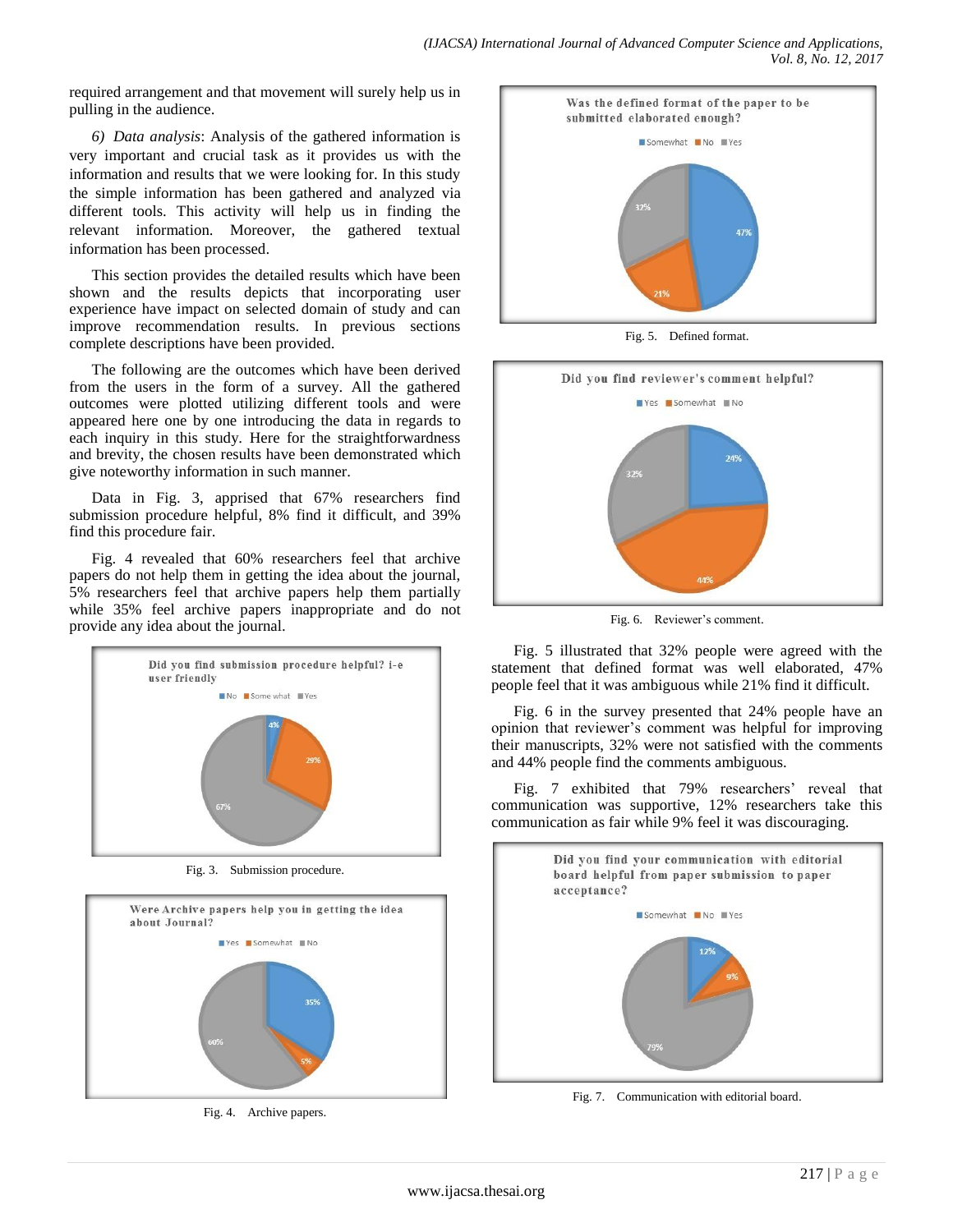All the gathered opinions from user over the questioners were processed and results were shown. For simplicity and better recommendations individual ratings of journal were found by considering positive and negative opinion from user. The results of some of the journals were shown respectively. For the pool of forty journals we tried to pick diverse journals. Following figures explain the experience of users with individual journals.

Fig. 8 reveals that researcher does not have good experience with "Acta Biomaterialia" journal. Average rating of this journal is 2.

Fig. 9 depicts that researchers have good experience with this journal named as "Biological Psychiatry". Average rating of this journal is 3.





Fig. 9. Biological psychitary.



Fig. 10. Big data research.



Fig. 11. Advances in electrical and computer engineering.



Fig. 12. Computer science review.

As per information, the experience of a client with "Big data research" journal is awful. Average rating of this journal is 1. It is described in Fig. 10.

It has been shown in the Fig. 11 that researchers have average experience with "Advances in Electrical and Computer Engineering" journal.

Average rating of this journal is 4.

Data indicated that most of the researchers have good experience with "Computer Science Review" journal. Average rating of this journal is 4. It is described in Fig. 12.

# *B. Data Set Description for Archive Data*

For recommendations, we collected another dataset based on survey data collected in the above-mentioned step. At-least 40 research papers were collected along with their title, abstract and keywords for every journal against which user have provided the information in the survey. Journal attributes were also collected; which includes aim and scope of the journal, impact factor, and publication frequency and cite score. The user provides the title of the research paper, abstract and keywords in the form of text which is considered as input. Firstly, recommendations are generated within the dataset. Then the recommendations are proposed by combining the user opinion.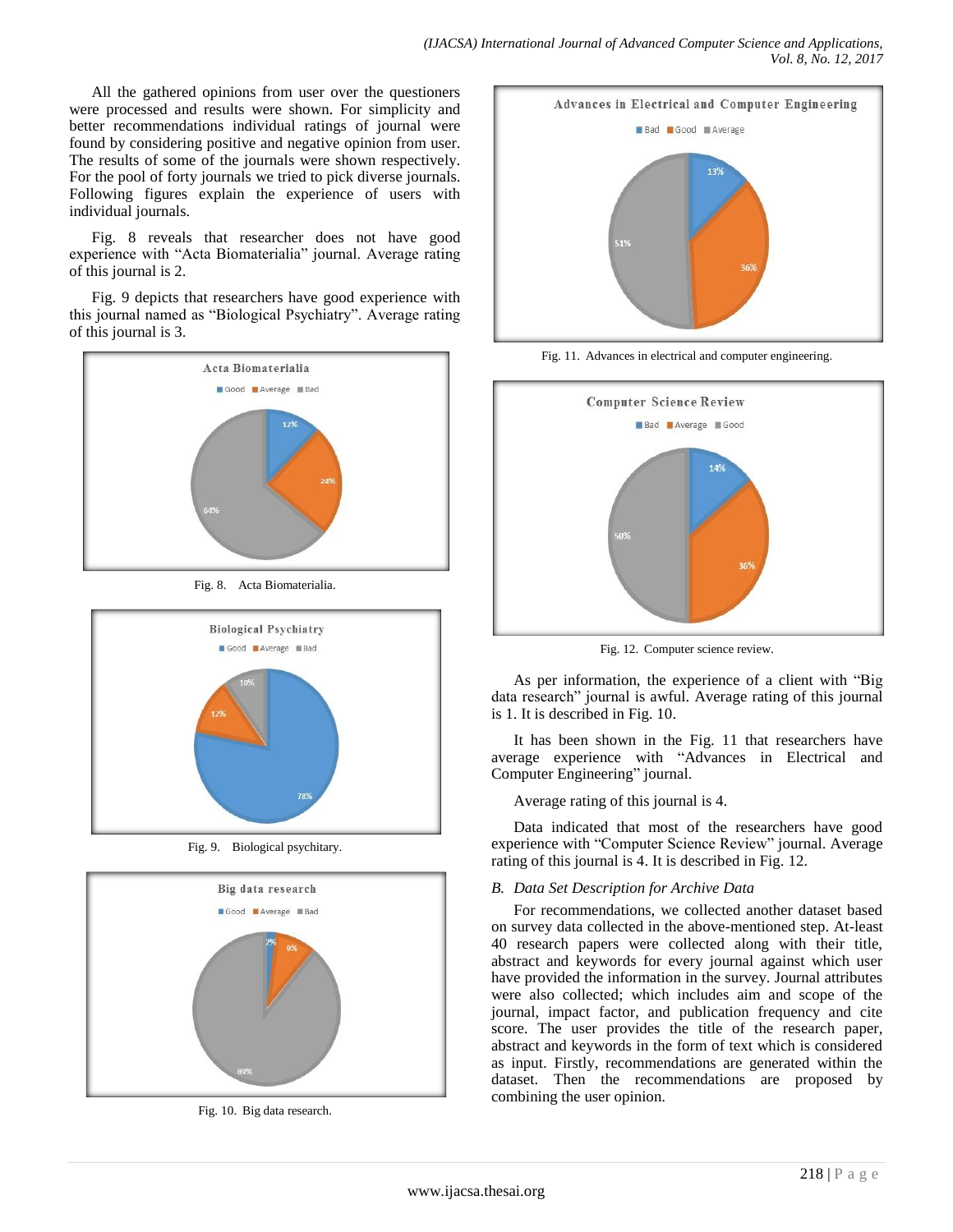## *C. Journal Recommendations using Hybrid Approach*

As we have processed the survey data and the results of user experience is available. Now, we are going to recommend the journals by combining simple journal recommendations with the user opinion. As defined above, term to term correlation is used to check the similarity.

To generate the journal recommendations, a query in the form of abstract is given which was related to computer science and big data. For checking the similarity value of a given query, it is added to the previously collected dataset of journal papers.

Results reveal in Fig. 13 that the given query has the most similarity with "Big data research" journal.

According to survey data, the average rating of "Big data research" journal is 3. So, it can be suggested the author submit the paper in this journal.



Fig. 13. Big data abstract.



Fig. 14. Big data and information technology keyword.

A query in the form of a keyword is provided which relates to Information technology and big data combined with bioinformatics. Recommendation results show in Fig. 14 that the given keyword has the best match with "Advanced Engineering Informatics" and "Big data research" journal. As per overview information, the normal rating of "Big data research" journal and "Advanced Engineering Informatics" is 3 and 4, respectively. Along these lines, the author can choose among these two journals according to the priority.

A general keyword related to big data is used as a query to check the recommendations about the journal. Similarity value in Fig. 15 indicates that provided query has higher similarity with "Big data research" journal and is also similar to "Big data Analytics" journal.

As per survey result data, "Big data analytics" journal has an average rating of 2 and "Big data research" journal has an average rating of 3. Thus, the researcher can pick among these two journals as indicated by the need.

For journal recommendations, a keyword related to bio is added in the dataset. Similarity value in Fig. 16 indicates that it is suitable to choose "Biological Psychiatry" journal for the provided query.

Also, the survey results give 4 rating to this journal.



Fig. 15. General keyword for big data.



Fig. 16. Bio keyword.